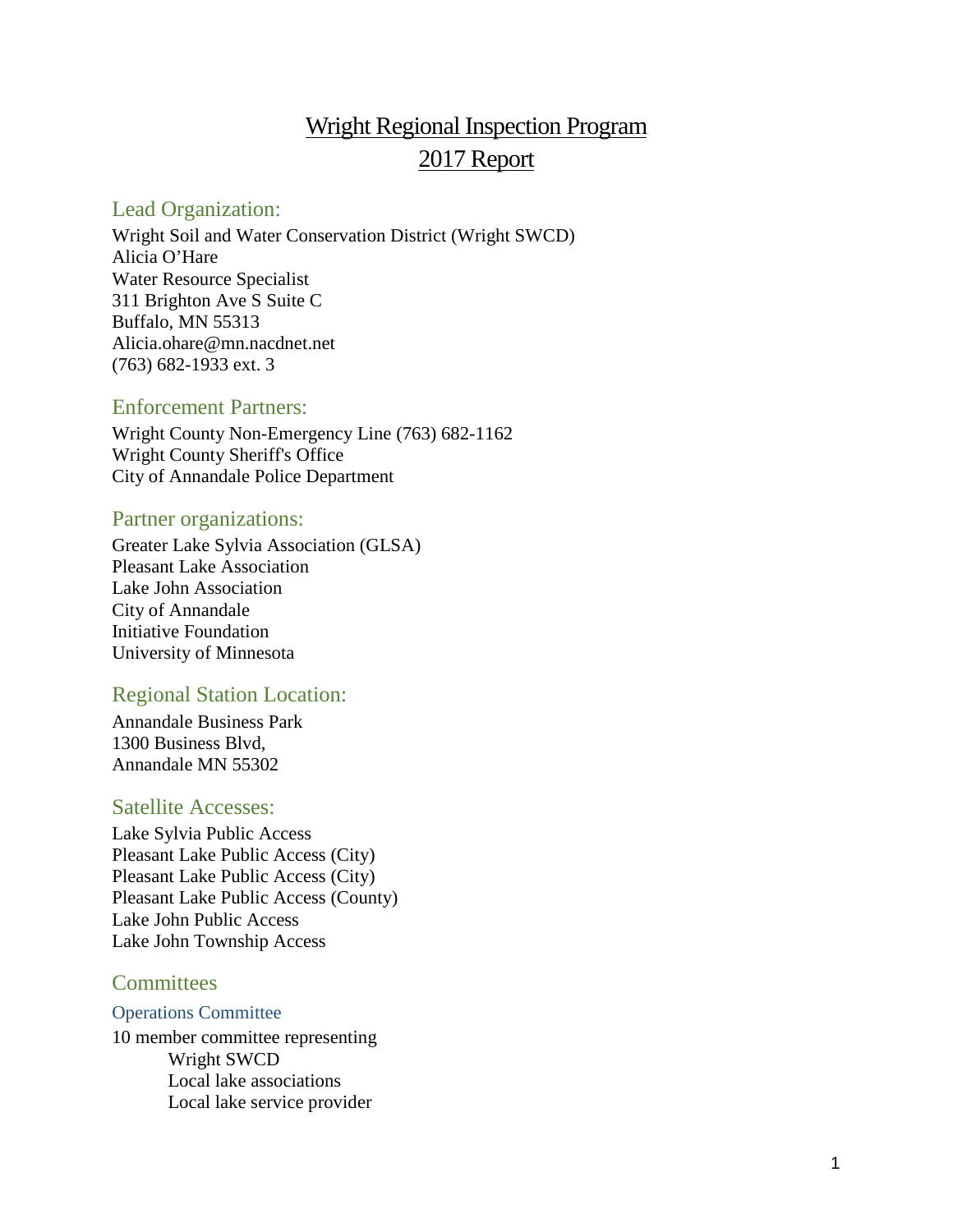#### <span id="page-1-0"></span>Communication & Education Committee

10 member committee representing Wright SWCD Clearwater River Watershed District Local lake associations Local lake service providers Wright County Coalition of Lake Associations Local graphic design business

#### <span id="page-1-1"></span>Program Evaluation Committee

10 member committee representing Wright SWCD Clearwater River Watershed District Local lake associations Local lake service providers Wright County Coalition of Lake Associations Local graphic design business

#### <span id="page-1-2"></span>Research Support

Dr. John Rogers Professor Department of Forestry and Environmental Conservation Clemson University

Dr. Amit Pradhananga Research Associate Department of Forest Resources University of Minnesota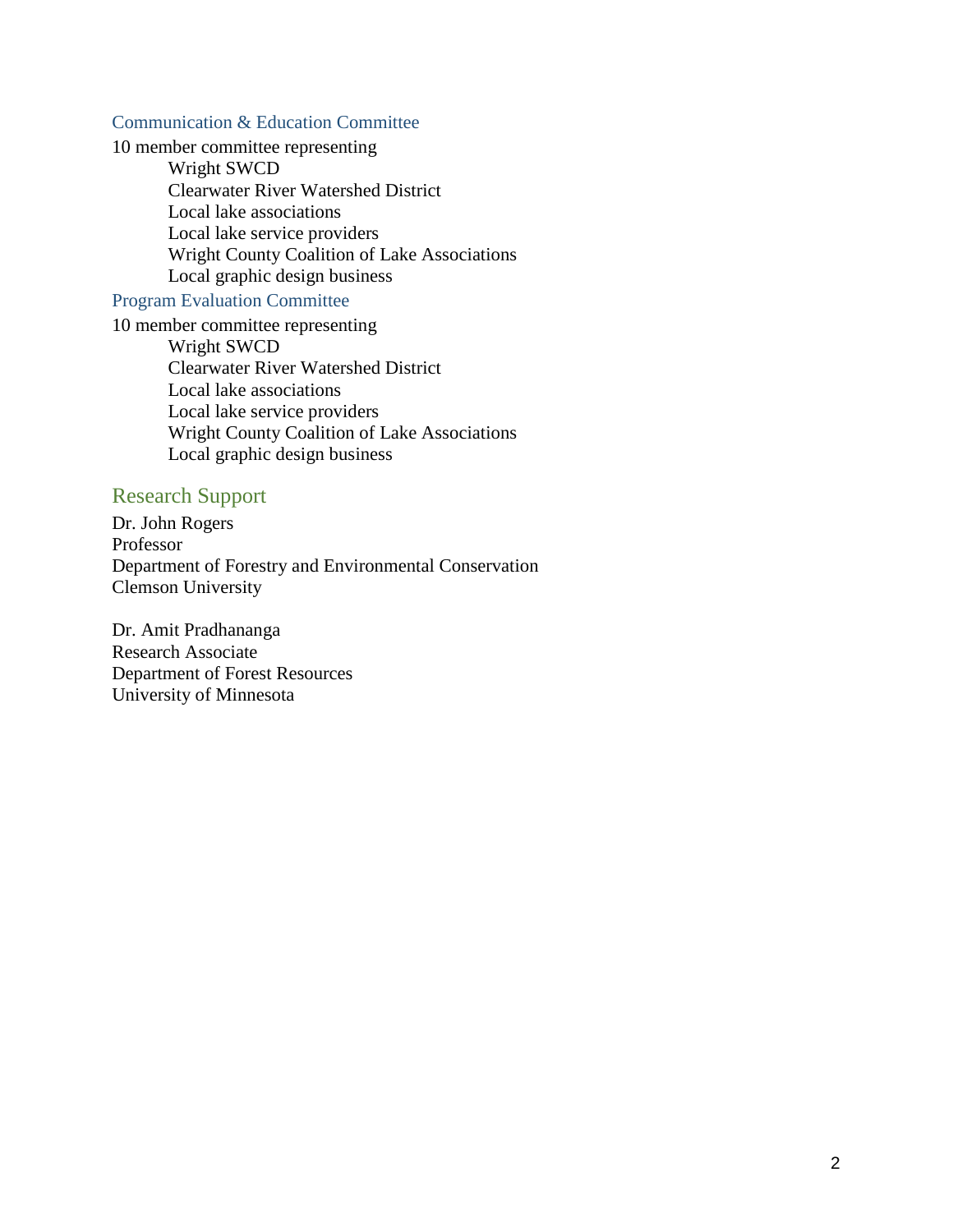| Lead Organization:                             | 1              |
|------------------------------------------------|----------------|
| <b>Enforcement Partners:</b>                   | 1              |
| Partner organizations:                         | 1              |
| <b>Regional Station Location:</b>              | 1              |
| <b>Satellite Accesses:</b>                     | 1              |
| Committees                                     | 1              |
| <b>Operations Committee</b>                    | 1              |
| <b>Communication &amp; Education Committee</b> | $\overline{2}$ |
| <b>Program Evaluation Committee</b>            | $\overline{2}$ |
| <b>Research Support</b>                        | $\overline{2}$ |
| <b>Executive summary</b>                       | $\overline{4}$ |
| Introduction                                   | 5              |
| Precedent                                      | 6              |
| Regional Inspection Station                    | 6              |
| <b>Inspection Results</b>                      | $\overline{7}$ |
| <b>Station Activity</b>                        | 10             |
| Program Compliance                             | 12             |
| Enforcement                                    | 12             |
| <b>User Survey Results</b>                     | 13             |
| <b>Start Up Costs</b>                          | 15             |
| <b>Operating Costs</b>                         | 15             |
| <b>Administrative Costs</b>                    | 17             |
| Appendix A                                     | 18             |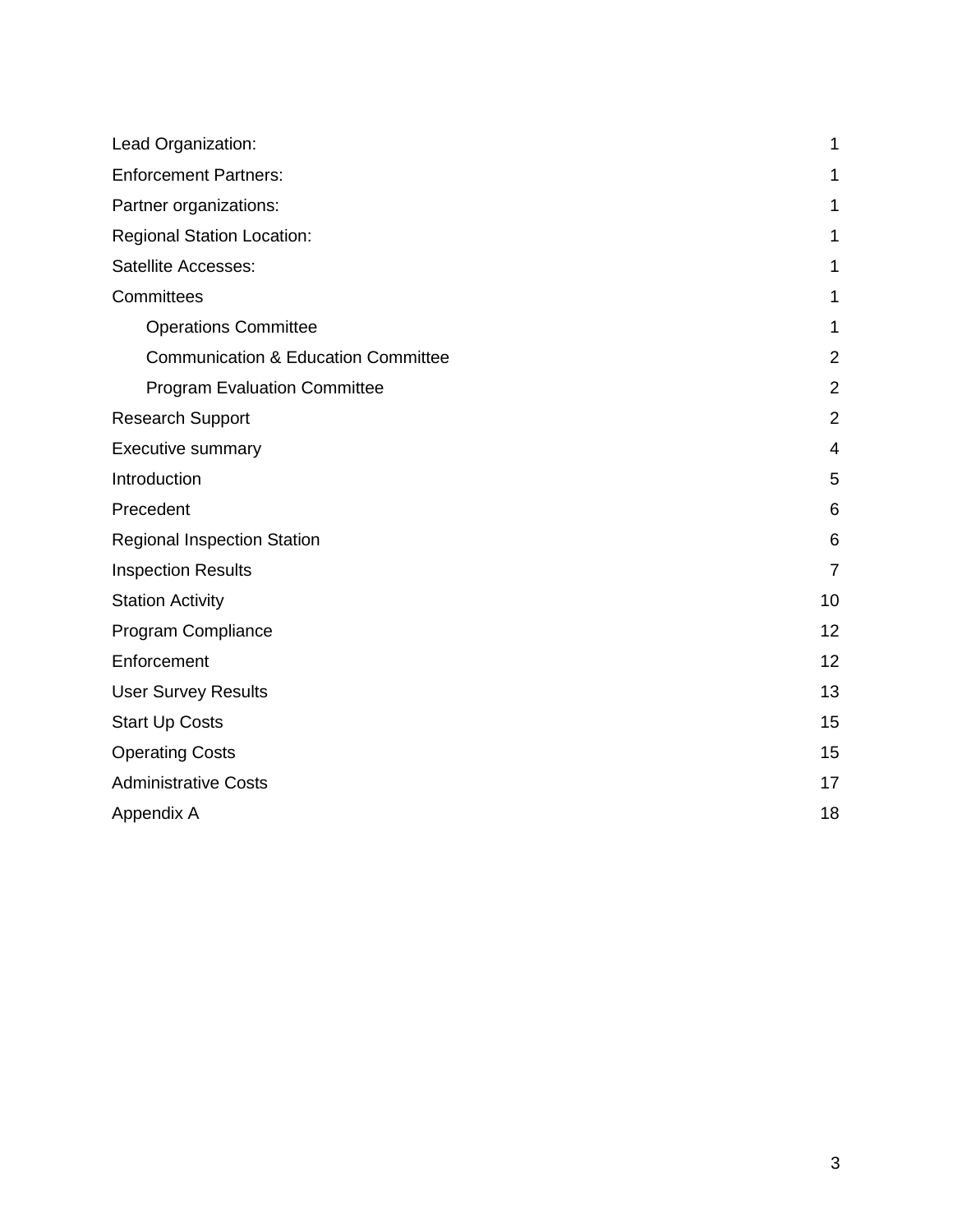### <span id="page-3-0"></span>Executive summary

The Wright Regional Inspection Program (WRIP) was approved by the Minnesota Department of Natural Resources on September 25, 2017. It operated for 21 days from October 11, 2017 through October 31, 2017. During that time the station was open from ½ hour before sunrise until ½ hour after sunset (approximately 12 hours per day). It was always staffed by two inspectors, one trained to operate a decontamination unit. Inspectors performed 313 inspections and eight decontaminations.

The rate of inspections and decontaminations is relatively low compared to a full year of at-theramp data. However, given the time of year the program operated this is expected. The majority of our traffic (60%) was empty trailers for the removal of water-related equipment for the season. Inspectors did perform 99 inspections on watercraft such as fishing boats and pontoons.

Time at the station was tracked two ways. Inspectors tracked the total time at the station instead of just the wait time as intended. The DNR survey tracked the total inspection time. The inspectors logged that the median time spent at the station was three minutes. The DNR survey tracked the median inspection taking 2 minutes. Overall, it was unlikely for a user to be at the station for greater than 10 minutes. Decontaminations took an average of 17.7 minutes.

Violations of the ordinance was rather high at 21%. However, we expect this was in part because it was a new program that occurred late in the season. Hopefully, as the program becomes more familiar violation rates will go down.

No citations were given during this short time of operations. Instead we focused on educating boats of the new program for the future. Law enforcement did follow up on 34 violators. In ten cases contact with the tow vehicle's owner was achieved. In two of those ten cases uninspected water-related equipment was sent to the inspection station before it was launched.

Users of the inspection station shared their views through a feedback survey. However, our response rate was too low to accurately represent the population of users. In general we found users often come to the Annandale area, are fisherman, and may use Annandale lakes less because of this program. The majority of responses to the user survey indicated an opposition to the program (60%).

Getting the program off the ground took a great deal of effort and volunteer time. In addition, it took over \$11,000 to prepare the site, purchase necessary signage and advertise for the program.

Operating costs for the 21 days of operations totaled over \$18,000 in labor, supplies and equipment maintenance. Cost per inspection at the WRIP station was three times greater than the cost at the ramp in 2017. However, this is likely artificially inflated by the time of year. However, in considering the ramp coverage of the WRIP program was five times greater per \$1000 than the 2017 at-the-ramp program.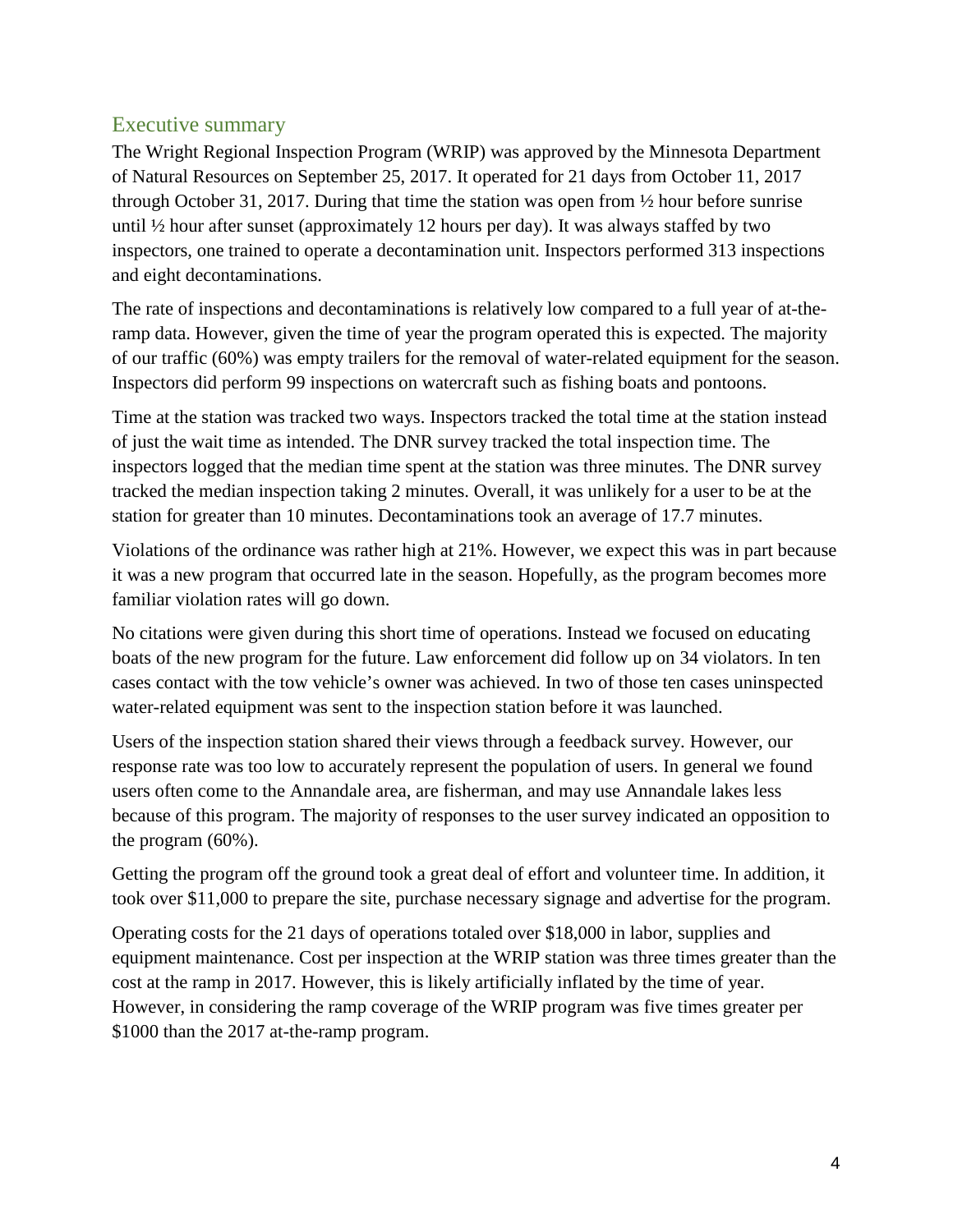### <span id="page-4-0"></span>Introduction

The goal of this pilot is to improve Wright County's task of preventing new introductions of aquatic invasive species (AIS). The current practices employed to prevent the spread of AIS in Wright County are available in Wright County's AIS Management Plan. One part of that plan places water-related equipment inspectors at public accesses throughout the county through a delegation agreement between Wright Soil and Water Conservation District (SWCD) and the Minnesota Department of Natural Resources (MN DNR). Only 28 of the 57 public lake accesses in Wright County are provided inspectors. It is not possible to staff all the accesses around the clock in the county due to limited funds. Therefore, Wright SWCD must prioritize accesses based on their use and risk. Still, for the majority of the staffed accesses Wright SWCD is only able to provide an inspector 12 hours per week. Even for the highest use and highest risk accesses Wright SWCD is only able to provide enough hours for inspectors to be present on weekends. In an effort to increase coverage, lake associations provided funding for further staff time. But the majority of lake associations do not have funds available to pay for inspector staff time

This pilot requires entry inspections prior to launching water-related equipment at six accesses on three lakes near the City of Annandale (Lake Sylvia, Lake John and Lake Pleasant). Lake Sylvia is a high use lake and Lake John and Lake Pleasant are lower use lakes (Table 1). All three lakes have invasive species present. All three are valued for their high water quality and superb fishing.

This pilot is intended to demonstrate how the low use lakes will benefit from the high use lake by combining the funding from Wright SWCD and the three lake associations. In an effort to launch of this pilot, a grant was secured by the Greater Lake Sylvia Association from the Initiative Foundation.

|             |          |                 |             | <b>Staffed</b>   |
|-------------|----------|-----------------|-------------|------------------|
|             |          |                 |             | <b>Hours</b>     |
| <b>Ramp</b> | Lake     | <b>Use</b>      | <b>Risk</b> | (2017)           |
| <b>DNR</b>  | Sylvia   | High            | High        | 1577             |
| <b>DNR</b>  | John     | Low             | High        | 652              |
| Township    | John     | Low             | High        | $\left( \right)$ |
| County      | Pleasant | Low             | Low         | 315              |
| City-Main   | Pleasant | Low             | Low         | 226              |
| City-Local  | Pleasant | $_{\text{Low}}$ | Low         | $\left( \right)$ |

*Table 1. Ramp use on each of the lakes in the program. Both the Township access on John and the City-local access on pleasant have no parking.* 

This is a report of the Wright Regional Inspection Program (WRIP) plan approved by the DNR on 9/25/17. A copy of the plan is available on the [Wright SWCD website.](http://wrightswcd.org/Water_Management/WRIP_approved.pdf) This report details the results of the operation of the Wright Regional Inspection Program from October 11-31, 2017.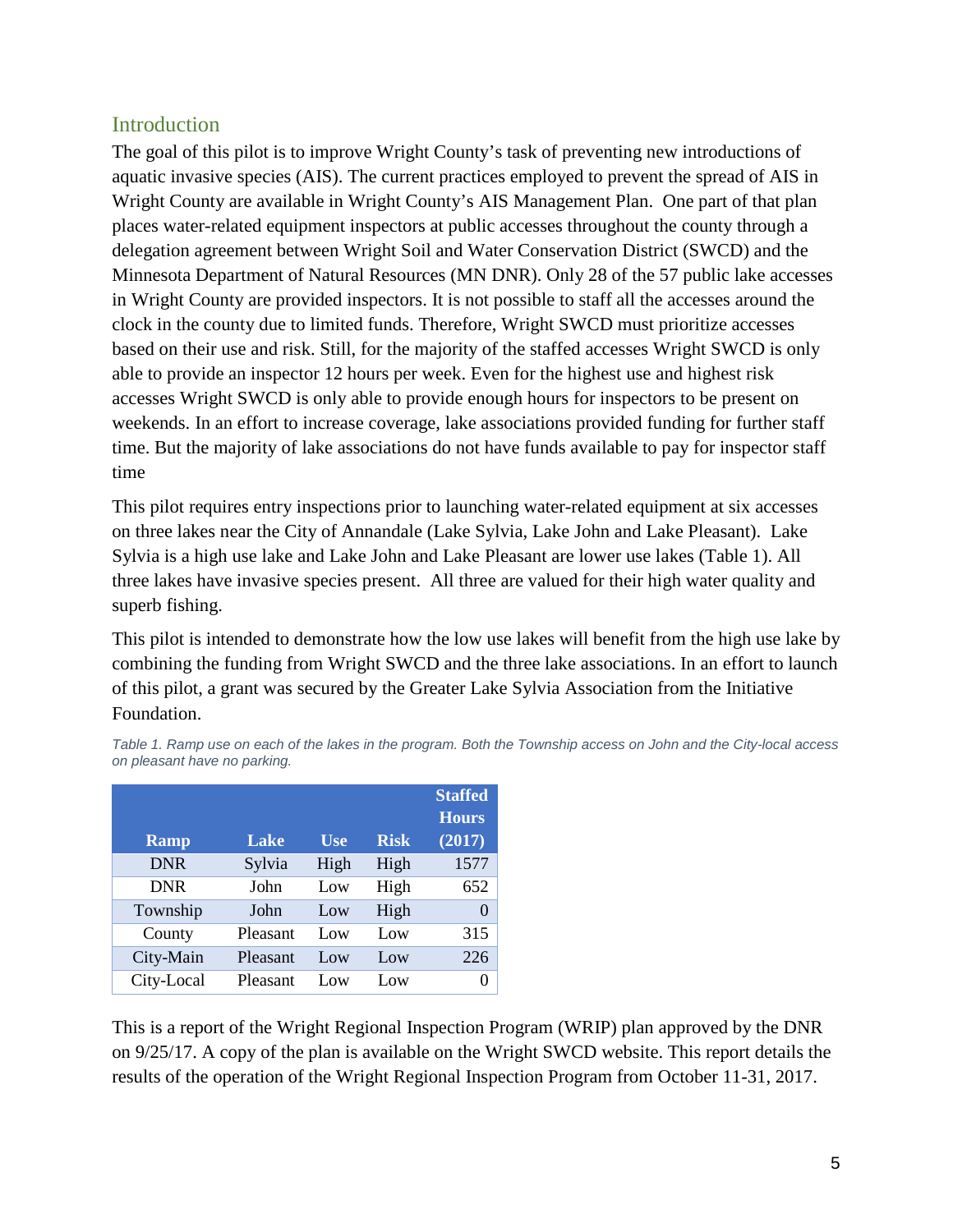Included are inspection results, station activity, at-the-ramp activities, law enforcement results, cost of start-up, and cost of operation.

This report will frequently refer to "water-related equipment". Our definition is the same as laid out in MN Statute 84D.01 Subd 18a."Water-related equipment" means a motor vehicle, boat, watercraft, dock, boat lift, raft, vessel, trailer, tool, implement, device, or any other associated equipment or container, including but not limited to portable bait containers, live wells, ballast tanks except for those vessels permitted under the Pollution Control Agency vessel discharge program, bilge areas, and water-hauling equipment that is capable of containing or transporting aquatic invasive species, aquatic macrophytes, or water.

### <span id="page-5-0"></span>Precedent

Minnesota State Statute 84D.105 Subd. 2. Inspector Authority paragraph (g) allows the Commissioner of the DNR to authorize local governments that enter into a delegation agreement to conduct mandatory inspections of water-related equipment at specified locations within a defined area before a person places or removes water-related equipment into or out of a water body. For a local government to be granted this authority, it must submit a plan to the DNR, and the DNR must approve it.

Wright County passed an ordinance on June 27, 2017 requiring inspections prior to launching for the three lakes. Failure to comply with the ordinance is a misdemeanor subject to the penalty provisions of Wright County ordinance 131.07. The ordinance applies to all water-related equipment launches including private and public accesses. Riparian landowners, camps and resorts will be included in the public outreach effort.

## <span id="page-5-1"></span>Regional Inspection Station

The primary difference between the at-the-ramp method to prevent the spread AIS spread prevention and this pilot is the inspectors are located at the Regional Inspection Station instead of the accesses. The station is located in the Annandale Business Park located north of Highway 55, a major transit hub (Figure 1). The location is leased from the City of Annandale at no cost. The address for the Regional Inspection Station is 1300 Business Boulevard Annandale, MN 55302. It was open from ½ hour before sunrise until ½ hour after sunset from October 11, 2017 through October 31st, 2017.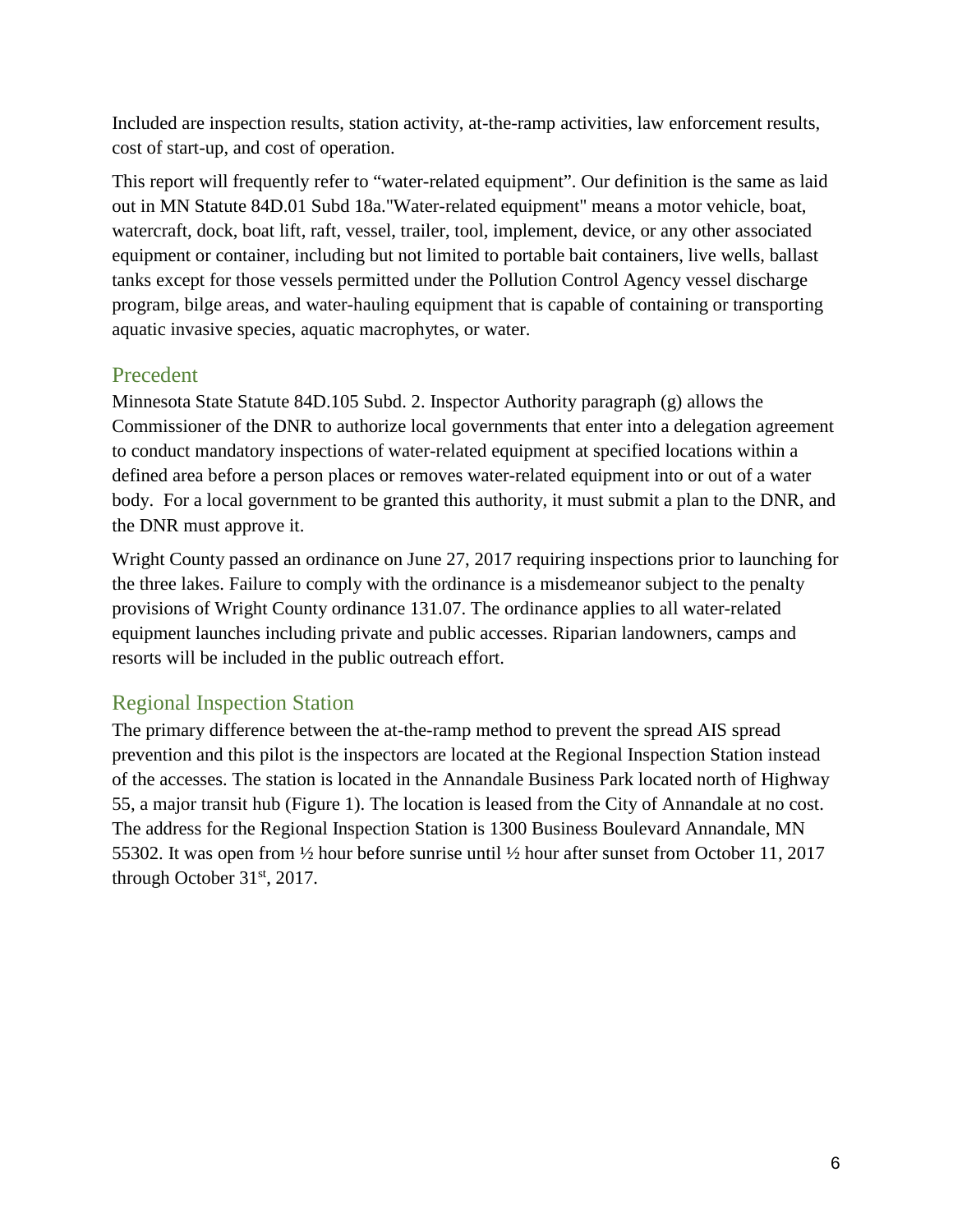

*Figure 1. The location of the regional inspection site in relation to Highway 55*

### <span id="page-6-0"></span>Inspection Results

The results from WRIP create a unique data set. Although, WRIP utilized the same inspection survey that was used for at-the-ramp inspections there is additional data, such as seal number and violation information to be tracked. Inspection results are tracked by the DNR inspection survey which is available publicly on the DNR ftp site. All other data is available from Wright SWCD by request.

Part of WRIP is to determine the benefits of having an expanded timeline for inspections. In short, these inspections would not have occurred with the at-the-ramp program. Therefore we can only make comparisons to statistics of the entire boating seasons.

WRIP inspectors conducted 313 inspections and eight decontaminations (Table 2). All of the decontaminations were conducted by the request of the lake user. The number of inspections peaked during the second week operations (Figure 2). The station was open for a total of 254 hours for an average of 1.23 inspections per hour. Inspections per hour at the WRIP stations are lower than the 2017 average of 1.9 at-the-ramp inspections her hour. However, given the time of year a lower number of inspections per hour is expected. In addition, through the at-the-ramp program some boats may have been inspected upon entering and exiting. WRIP only inspects boats once per trip.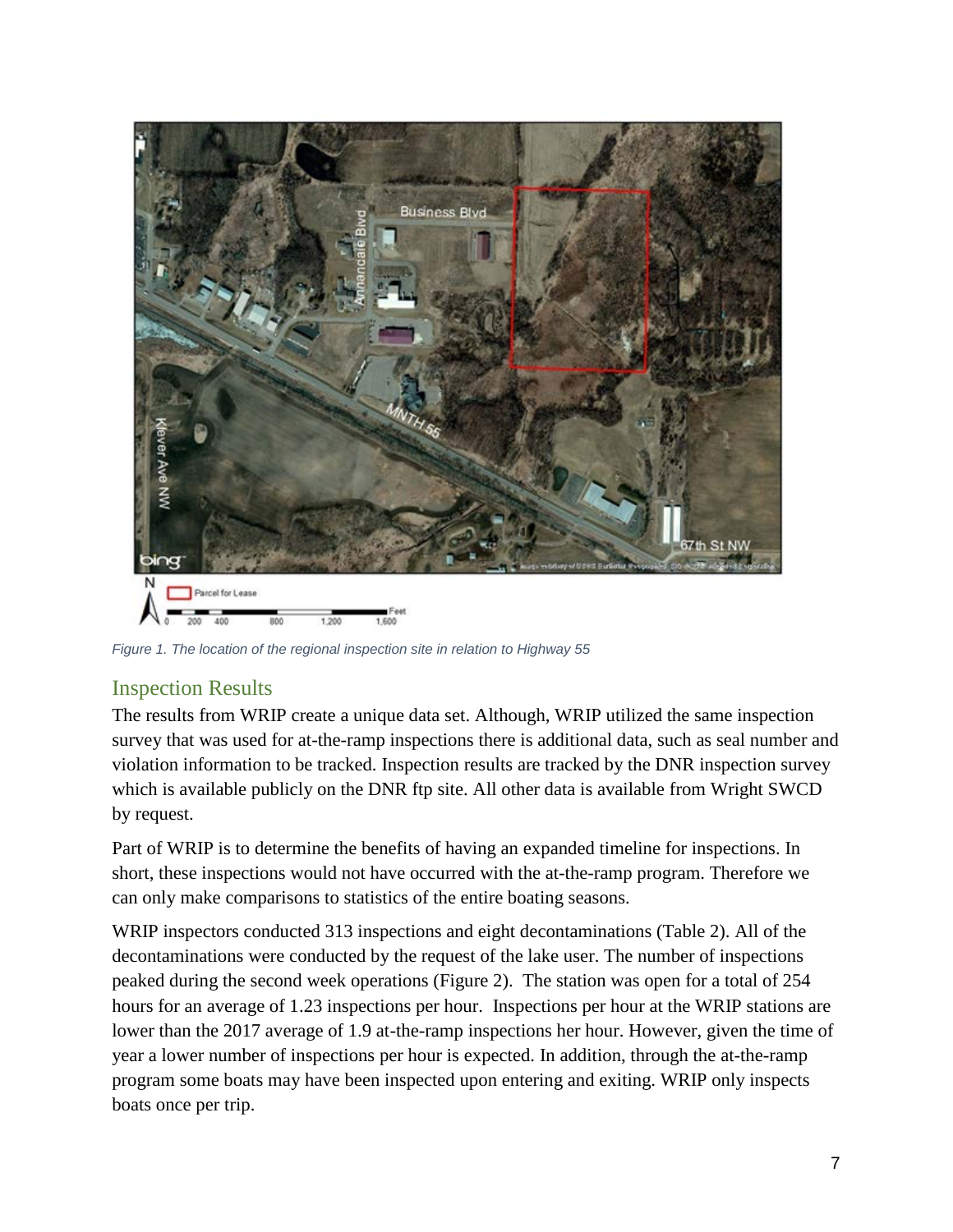On average WRIP staff performed one decontamination every 2-3 days. During Wright SWCD's regular season from May 9th to September 3rd staff averaged 3 decontaminations per day.

*Table 2. A summary of the activities at the WRIP station from October 11-31, 2017*

|                                         | <b>WRIP</b> |
|-----------------------------------------|-------------|
| <b>Inspection Staff Hours</b>           | 254         |
| <b>Roving Inspector Hours</b>           | 168         |
| <b>Decontamination Staff Hours</b>      | 254         |
| <b>Inspections</b>                      | 313         |
| <b>Average Inspections Per Hour</b>     | 12          |
| <b>Decontaminations</b>                 | 8           |
| <b>Average Decontamination Per Hour</b> |             |



*Figure 2. Inspections and decontaminations each day at the WRIP station*

On average WRIP staff performed one decontamination every 2-3 days. During Wright SWCD's regular season from May 9th to September 3rd staff averaged 3 decontaminations per day.

There are not DNR inspection surveys for each of the 313 inspections. During the month of October many users are removing equipment from the lakes for the season. As a result the station was visited by many empty trailers that would be picking up boats. In the DNR inspection survey there is not an option for empty trailer. We attempted to compensate by marking trailers as dock/lift/other. This created some confusion and in many cases a survey was not filled out, but the trailers were still inspected and sealed for launch. As a result we have 168 DNR inspection surveys logged. The count of 313 was calculated based on the number of receipts given out.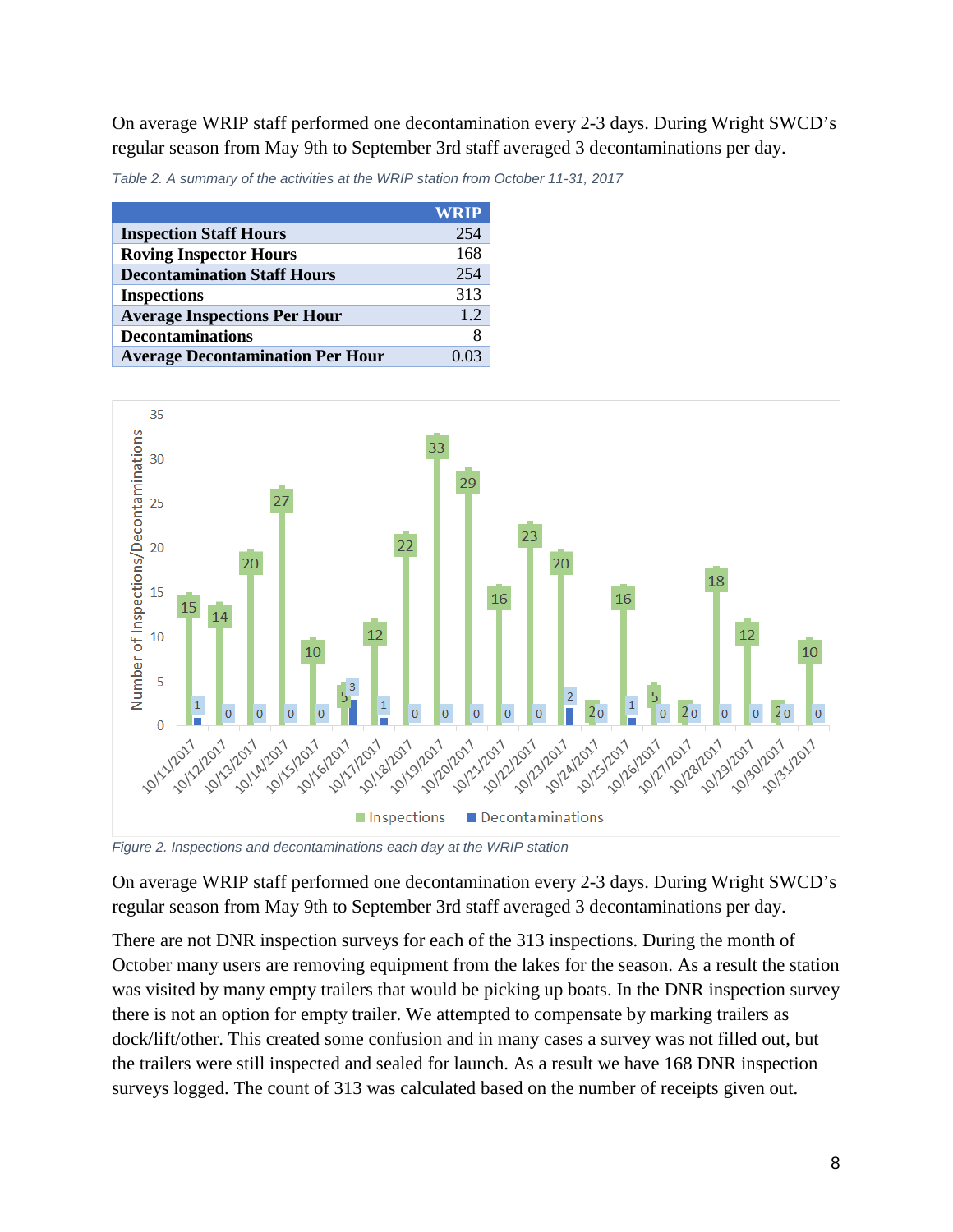Based on the DNR survey and notes written on receipts we have an inventory of most of the water related equipment that went through the regional inspection station. Overwhelmingly, empty trailers dominated 191 inspections (60%) were empty trailers. Twenty-three inspections (7%) are for unknown equipment, likely they are empty trailers but may also be a boat lift, dock or similar. The remaining 99 inspections (32%) are for a variety of watercraft inspections (Figure 2).



*Figure 3. An inventory of the water-related equipment that were inspected at the WRIP station from October 11-31, 2017*

Inspectors observed very few AIS statute violations. According to the DNR survey no watercraft arrived with the drain plug in place. Only two pieces of equipment had plants attached, one indicated that the plants were removable by hand the other indicated a decontamination would be required but there is no corresponding decontamination log. These violation rates are much lower than the at-the-ramp inspection program (Table 3).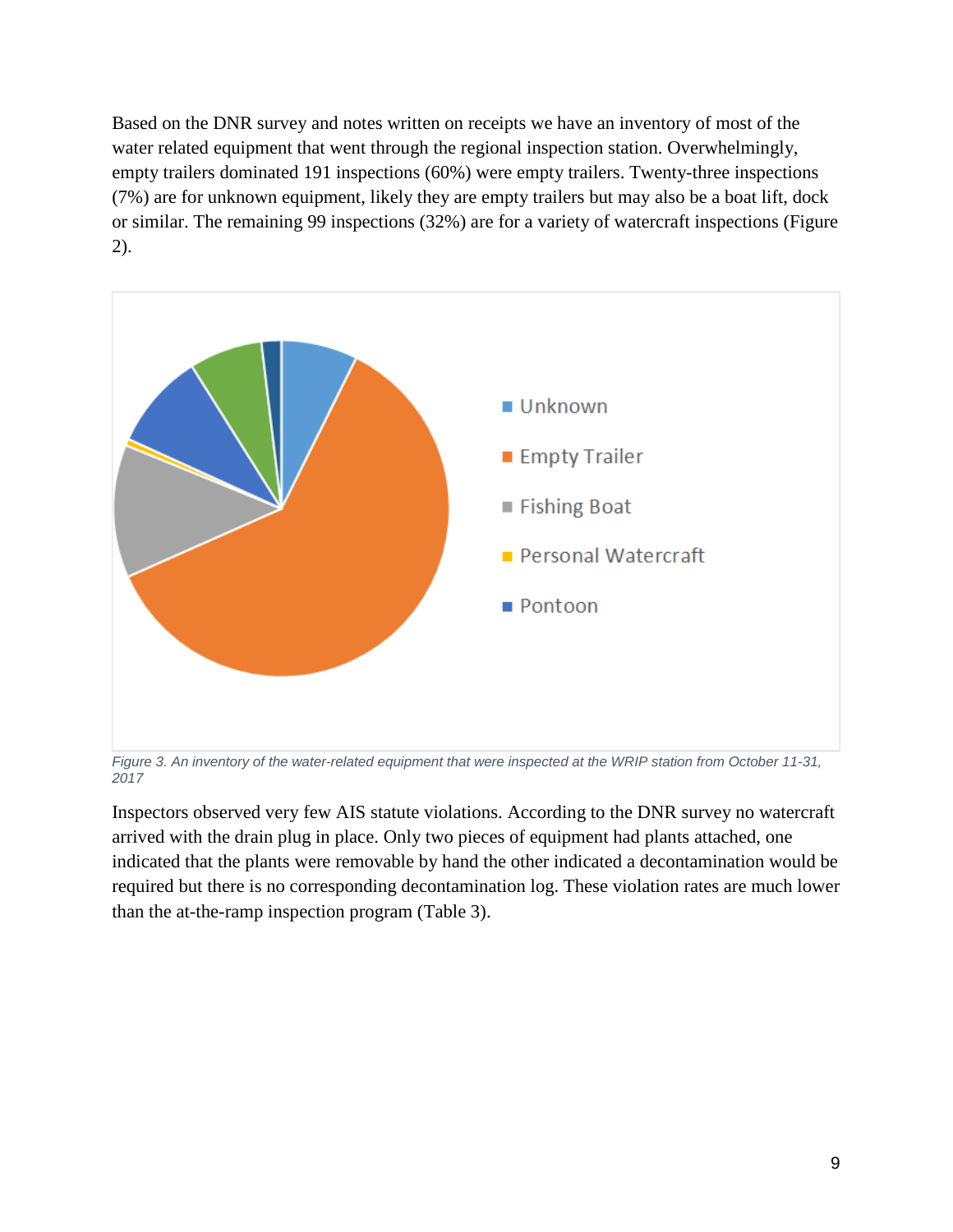Table 3. Violation rates of inbound inspections at the state, county, and WRIP levels. Wright County did not use the *DNR survey in 2015, the data is available upon request.*

| <b>Violation</b>                    | 2015      | 2016 | 2017 |
|-------------------------------------|-----------|------|------|
| <b>Drain Plug-State</b>             | 4.4%      | 3.5% | 1.7% |
| <b>Drain Plug-Wright County</b>     | $1.3\%$ * | 2.2% | 1.5% |
| <b>Drain Plug-WRIP</b>              | N/A       | N/A  | 0.0% |
| <b>Transportation-State</b>         | 2.6%      | 2.1% | 2.2% |
| <b>Transportation-Wright County</b> | $0.4\%$ * | 1.1% | 1.8% |
| <b>Transportation-WRIP</b>          | N/A       | N/A  | 0.6% |

### <span id="page-9-0"></span>Station Activity

The first step of this pilot program is having inspections take place at an alternative location. During all hours of operations there were two staff on site. Allowing for two inspections to take place at once. In the beginning inspectors and users noted that it was difficult to know where to drive and stop. We added some directional and instructional signage to make it easier. Wright SWCD staff observed 3-4 lake users arriving at the station in succession.

Inspectors were intended to track the wait time by noting the time a vehicle arrived until the inspection was started. Inspectors were also instructed to note the time the vehicle left the inspection site for a total time spent. However, inspectors only recorded two times. Based on conversations with the inspectors they primarily logged the time the vehicle arrived and the time the vehicle left the station. Thus we assume that inspectors gave us the total time at the station.

The DNR inspection survey is timestamped to track the length of the inspection. Inspectors were instructed to use the survey in real-time to capture this information. However, inspectors often used two practices in an effort to make the inspection process more practical. First they start the inspection survey early, filling in the first couple of questions in an effort to save time. This artificially increases the inspection time because they may begin the survey even hours before the user arrives on site. Second they may use a pencil and paper to record the information so as not to be hindered by the sun on an electronic screen and then fill in the answers later. This artificially decreases the recorded inspection time.

We used a statistical analysis based on the most common inspection lengths to try to determine which of the data may have been affected by inspector practices. If the survey time was more than three times the interquartile range greater than 75% of the inspections it was considered an outlier (Figure 4). As a result 13 surveys longer than 10.3 minutes was flagged as and outlier. According to the inspector logs only two boats spent longer than 10.3 minutes at the station. However, no data was removed from the dataset.

According to the DNR survey the median inspection time was just over 2 minutes (Table 4). According to the inspector logs the median time spent at the station was 3 minutes. Therefore we can estimate that the wait times were likely about one minute. The average decontamination time was 17.75 minutes.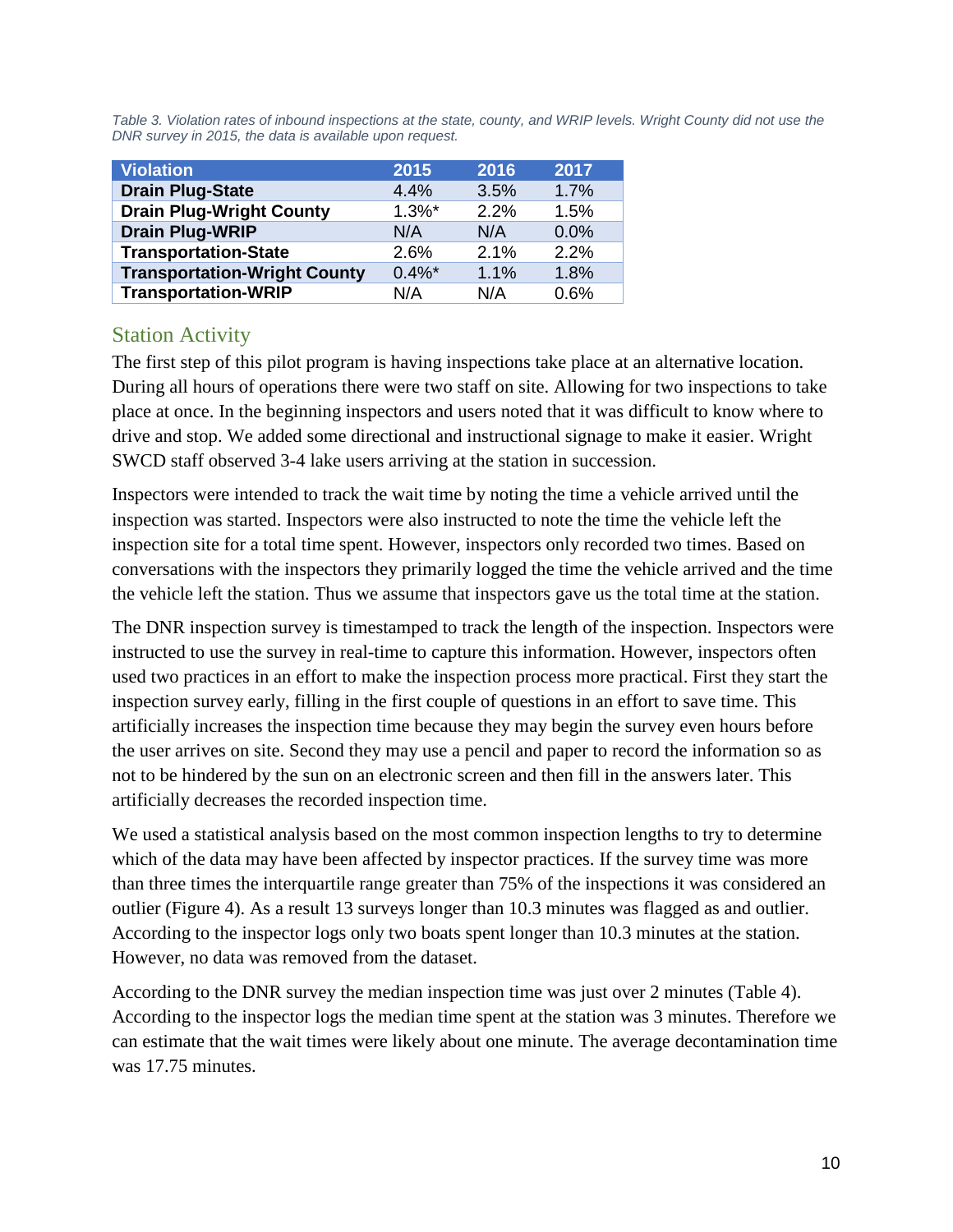

*Figure 4. A box plot of the inspection survey time (left) and inspector logged time (right). Note the logarithmic scale.*

| Table 4. User times at the WRIP station |  |  |  |
|-----------------------------------------|--|--|--|
|                                         |  |  |  |

| <b>Item</b>                                               | <b>Result</b> |
|-----------------------------------------------------------|---------------|
| Median Inspector calculated time at<br>station            | 3 minutes     |
| <b>Median Survey calculated inspection time</b> 2 minutes |               |
| Average decontamination time                              | 17.75 minutes |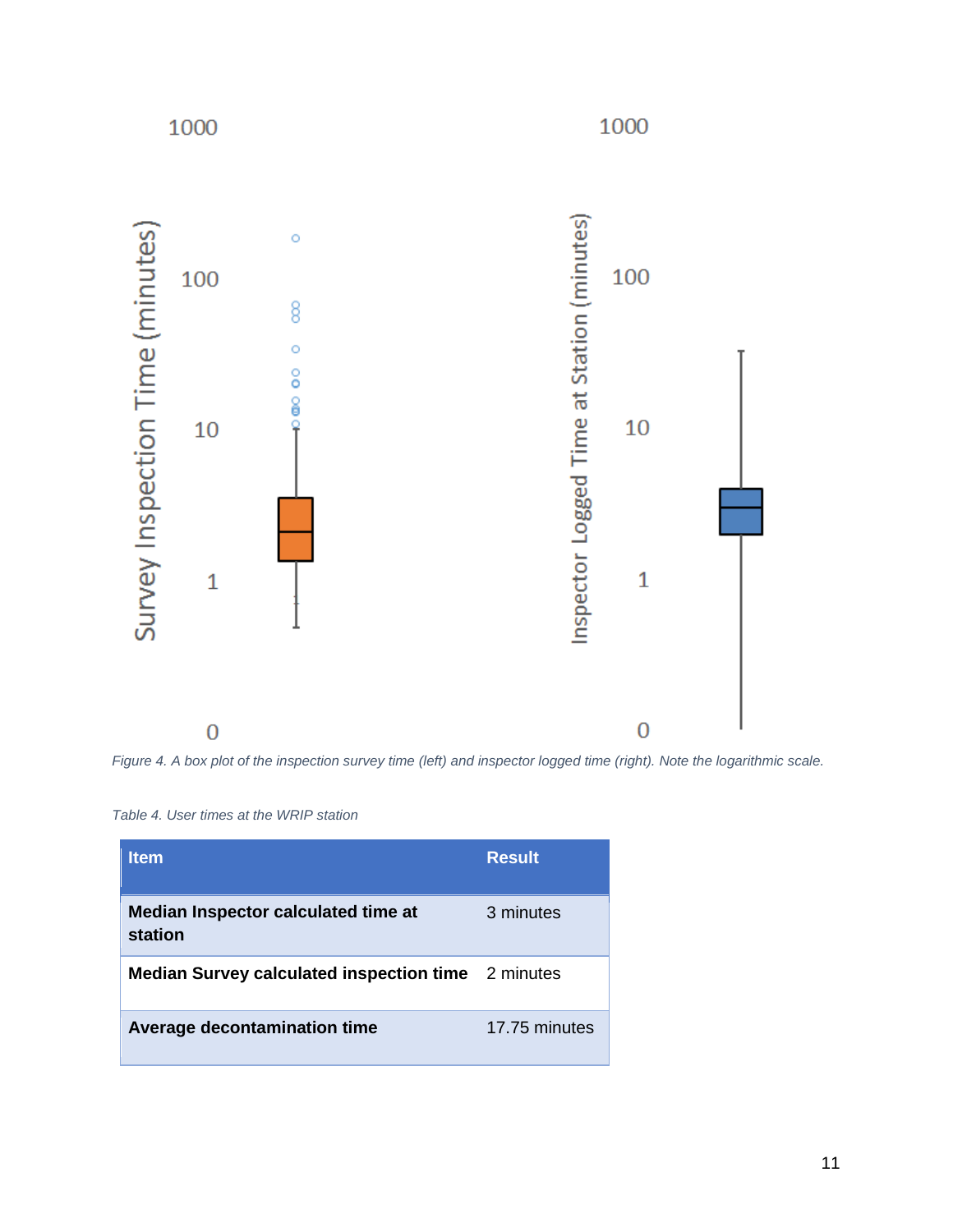## <span id="page-11-0"></span>Program Compliance

The second step of this pilot is checking compliance at the access (Table 5). Our program utilized roving inspectors ("rovers") to check compliance with the county ordinance. It is their job to stop at each access, record the seals in each dropbox, match them to receipts at the access and report violations to law enforcement. One rover worked an eight hour shift each day starting at varying times.

In calculating compliance rates we only used information from returned seals. Reasons seals may not have been returned include a decision to visit an access not in the program and discarding the seal or storing a boat for the spring. Rovers recorded 237 seals returned and 54 violations. Based on law enforcement report nine additional vehicles were recorded as violations, for a total of 63 violations. The overall ordinance violation rate was 21%. An equation for compliance is below:

> <u>total violations</u> returned seals + total violations *= % violations*

Rovers observed 44% of compliant vehicles. But 133 seals were returned without the tow vehicle being observed by a rover. These may have been returned outside of rover hours or may have been a short trip in between a rover's rotation. The life of a seal was less than one day and the maximum life of a seal was twelve days.

Rovers did not report all violations to law enforcement. Rover made 20 calls to law enforcement. This year with a short time period we focused on education of the new program. In cases where law enforcement was not notified an informational brochure was left of the windshield of the tow vehicle.

| <b>Item</b>                            | <b>Result</b> |
|----------------------------------------|---------------|
| <b>Returned Seals</b>                  | 237           |
| <b>Violations</b>                      | 63            |
| <b>Violation Rate</b>                  | 21%           |
| <b>Compliant Tow Vehicles Observed</b> |               |

### <span id="page-11-1"></span>Enforcement

Law enforcement responded to violations 23 times. Thirty-four vehicles were involved in these follow ups (Figure 5). Of these violations law enforcement spoke with the vehicle owner 10 times and in two instances prevented uninspected equipment from entering a waterbody. No citations were issued during this educational period.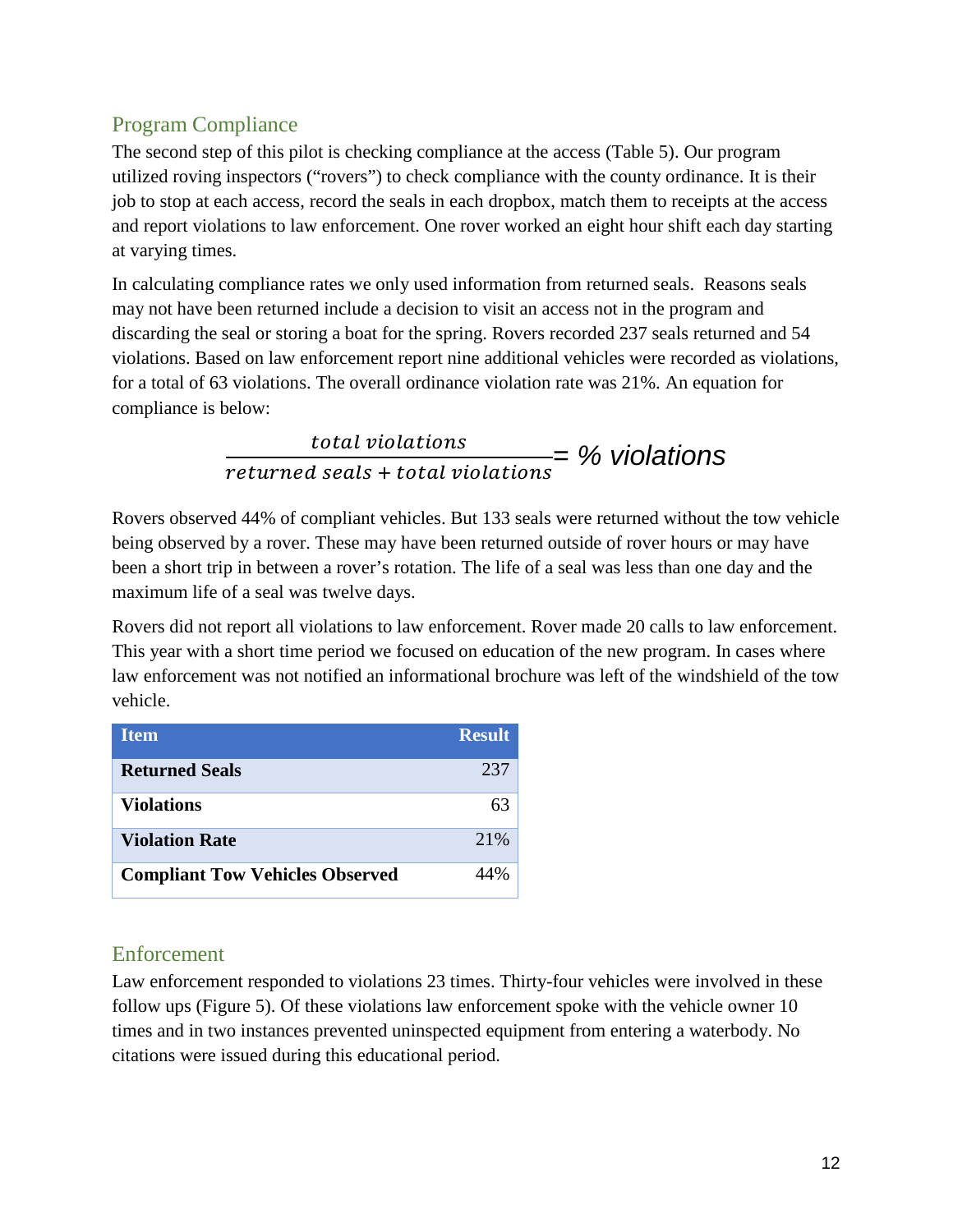

*Figure 5. Results of law enforcement follow ups*

The average time spent by law enforcement from when a call was assigned until it was resolved was 45 minutes. The maximum amount of time on one call was 2 ½ hours. Total law enforcement time was just over 18 hours. At the 2017 contract rate for the sheriff the cost of law enforcement time was \$1256.

## <span id="page-12-0"></span>User Survey Results

A user survey was developed to gather data about the user experience, suggestions for improvements, and individual, cultural, and organizational capacity. It was created with the oversight of the Initiative Foundation and the University of Minnesota. It was an online survey. Tablets were available onsite for users to fill out the survey immediately, and the link to the survey was provided on a reminder card and the proof of inspection receipt. For the last week of operations users were offered a \$5 dollar gift card to local businesses if they filled out the survey onsite.

Unfortunately, the total number of user surveys (11) collected may not accurately represent population of users who went through the regional inspection station. One survey was from a user who had already filled out the survey. Although meaningful analysis of the data is not possible, a few interesting trends were observed of those completing the survey:

- 50% went to the inspection station prior to visiting the access
- 100% visit the Annandale area more than 5 times a season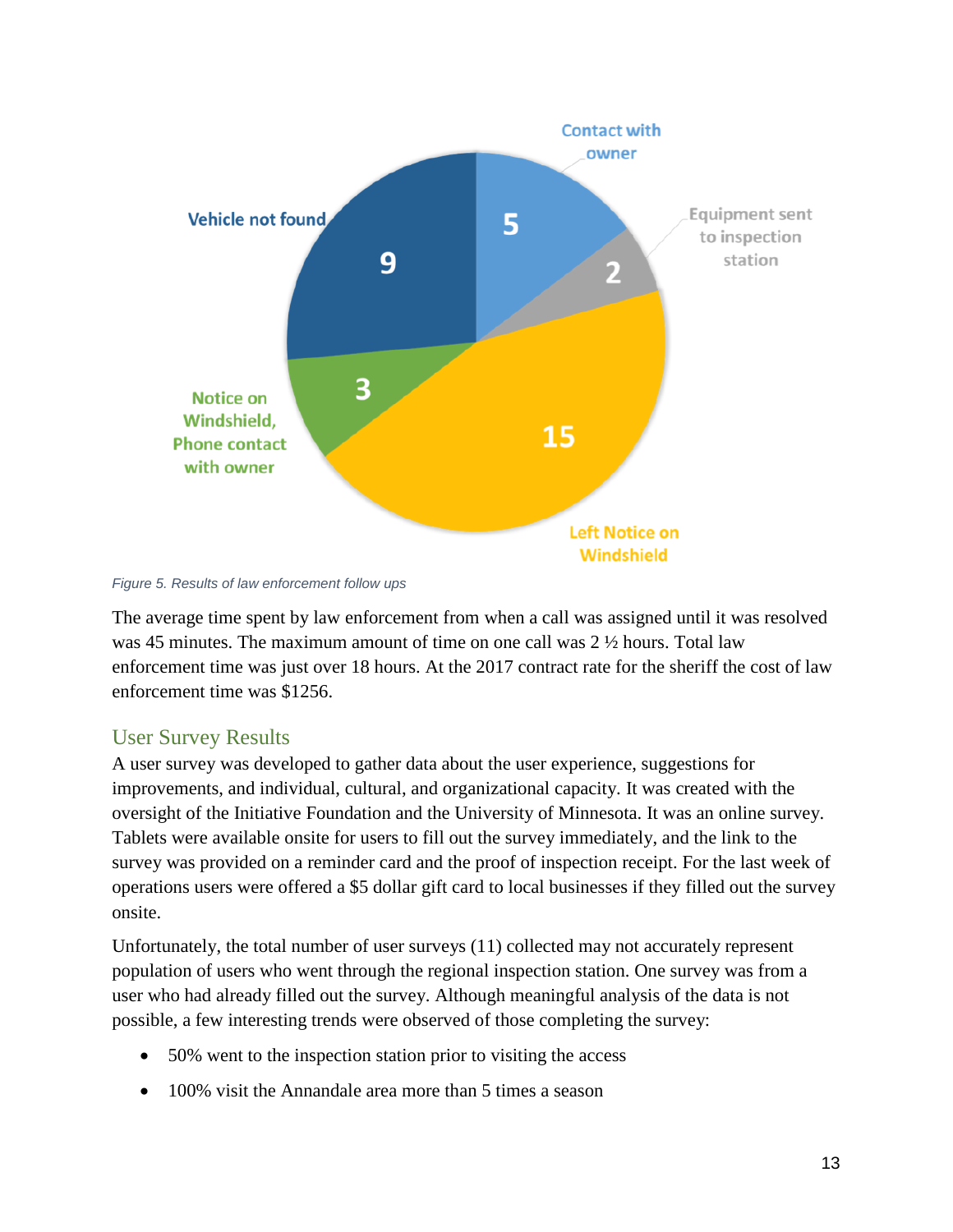- 50% indicate fishing is the primary use of their watercraft
- 80% indicate that the required inspection/cleaning will cause them to use the Annandale lakes less
- 60% oppose the program

Opinions regarding the program are available in Figure 6 and Figure 7. All of the user text comments are available in Appendix A. The full results from the survey are available from the Wright SWCD upon request.



*Figure 6. User opinions on the WRIP station*



*Figure 7. User opinions on the experience of visiting the WRIP station*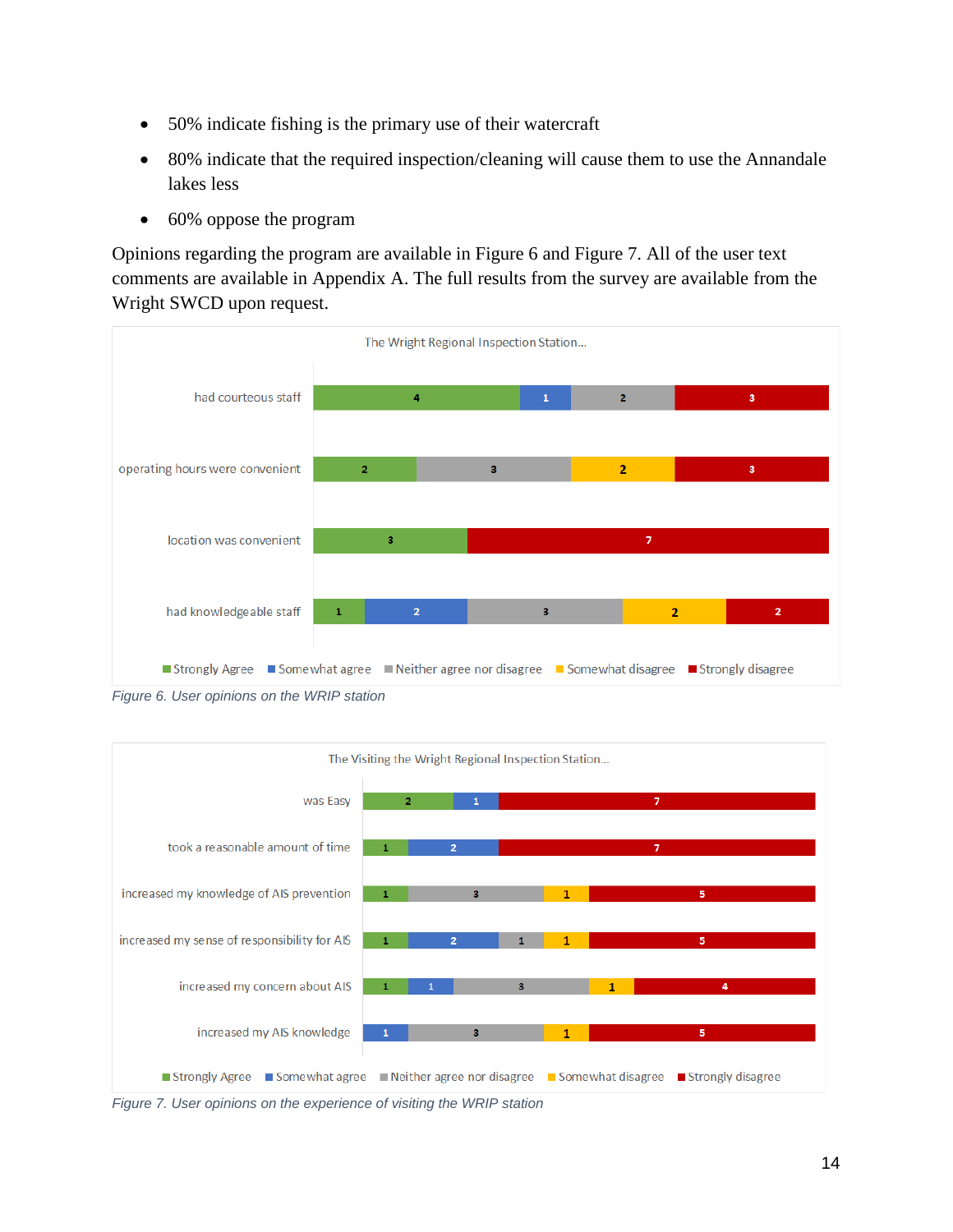### <span id="page-14-0"></span>Start Up Costs

There are several expenses required before the WRIP program could begin including site startup, advertising, signage and additional equipment (Table 5). The site is being leased from the City of Annandale at no cost. Other site startup expenses included grading, adding aggregate, and electric installation.

*Table 5. Start-up costs for WRIP*

| <b>Category</b>                   | Cost        |
|-----------------------------------|-------------|
| <b>Decon Additional Equipment</b> | \$2,209.50  |
| <b>Miscellaneous</b>              | \$56.71     |
| <b>Outreach and Advertising</b>   | \$582.66    |
| <b>Signage</b>                    | \$1,344.20  |
| <b>Site Startup</b>               | \$7,240.87  |
| <b>Grand Total</b>                | \$11,433.94 |

The presence of a decontamination unit is essential to a regional inspection program. Wright County purchased a decontamination unit in 2016 for a courtesy decontamination program. Since the unit was already located in Annandale the location of the decontamination unit was moved a few blocks to the WRIP station. An additional recovery pad for the decontamination unit was purchased to make traffic flow easier.

### <span id="page-14-1"></span>Operating Costs

Operating the WRIP station was a combination of inspection labor, decontamination labor and utilities (Table 6). In an effort make the WRIP operating costs comparable to an at-the-ramp program and an off-site decontamination program the labor costs were split between inspection and decontamination.

| <b>Category</b>              | Cost                   |  |  |  |  |  |
|------------------------------|------------------------|--|--|--|--|--|
|                              | <b>Decontamination</b> |  |  |  |  |  |
| <b>Supplies and</b>          | \$351.45               |  |  |  |  |  |
| <b>Maintenance</b>           |                        |  |  |  |  |  |
| Labor                        | \$6,317.74             |  |  |  |  |  |
| <b>Utilities and Rental</b>  | \$965.62               |  |  |  |  |  |
| <b>Decontamination Total</b> | \$7,634.81             |  |  |  |  |  |
| <b>Inspections</b>           |                        |  |  |  |  |  |
| <b>Inspection Supplies</b>   | \$630.75               |  |  |  |  |  |
| <b>Labor - Inspection</b>    | \$6,317.75             |  |  |  |  |  |
| Labor - Rover                | \$3,192.00             |  |  |  |  |  |
| Utilities and Rental         | \$965.62               |  |  |  |  |  |
| <b>Inspection Total</b>      | \$11,106.12            |  |  |  |  |  |
| <b>Grand Total</b>           | \$18.740.93            |  |  |  |  |  |

*Table 6. Operation costs for the WRIP locations from October 11-31, 2107*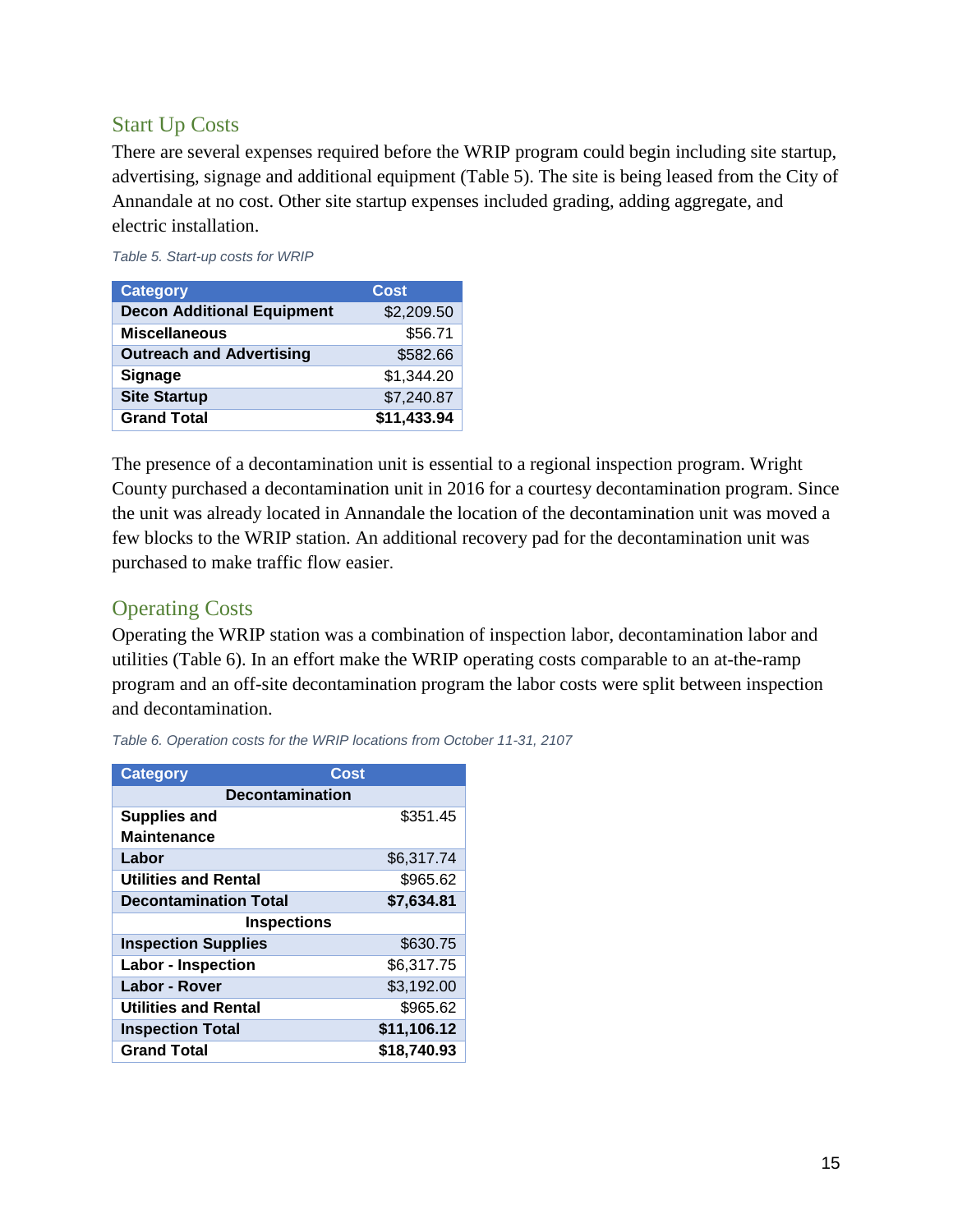For comparison the cost of Wright County's at-the-ramp for the past three years is provided in Table 7. Three lake associations have contributed to the at-the-ramp inspection program. Funding from Wright SWCD came from the Local Aquatic Invasive Species Prevention Aid, no additional county dollars were spent.

Cost effectiveness is measured differently between an at-the-ramp program and a regional inspection program. In an at-the-ramp program the cost effectiveness is how well you are using limited funds; in general this is cost per inspection. An at-the-ramp program can decrease the cost per inspection by choosing when and where money is spent. For example we can focus our efforts on the weekends when we have the majority of boat traffic. Regional Inspections changes cost effectiveness in two important ways. It increases the percentage of the hours covered and gives you more hours of coverage per dollar.

Cost effectiveness for a regional inspection station is better measured by number of ramp hours per \$1000 spent. This is because a regional inspection station covers more than one ramp and because it requires 24/7 compliance it covers more than just the staffed hours. We can still compare an at-the-ramp program in this way.

An at the ramp are calculated by

$$
\frac{At - the - Ramp hours}{Total Cost} * 1000
$$

For the regional inspection station it is calculated by

$$
\frac{Days\ of\ Operation\times 24\ hours\times Ramps\ in\ program}{Total\ Cost} * 1000
$$

The benefit of regional inspection programs is that adding a single lake to the program would add many ramp hours for little to no additional cost. Depending on the size and popularity of the lake added additional staff may not be required. Or additional staff may only be required during peak times such as holidays and weekends.

Regional inspection programs also improve the coverage of the public accesses. We can assume there are a finite number of hours from April 15-October  $31<sup>st</sup>$  to cover at each of Wright County's public accesses. The limited funds of the at-the-ramp program can cover just over 3% of those hours. Just one regional station in Annandale can cover twice for just these three lakes for a full operating season.

*Table 7. Cost Effectiveness for 2015-207 At-the-Ramp Programs and WRIP. \*WRIP coverages assumes a full season.* 

|                              | 2015         | 2016         | 2017         | <b>WRIP</b> |
|------------------------------|--------------|--------------|--------------|-------------|
| <b>Total Inspection Cost</b> | \$140,006.60 | \$161,221.50 | \$181,701.60 | \$11,106.12 |
| <b>Number of Inspections</b> | 8781         | 13882        | 17147        | 313         |
| <b>Staff Hours</b>           | 8984         | 9307         | 8816         | 422         |
| <b>Operating Hours</b>       | 8984         | 9307         | 8816         | 254         |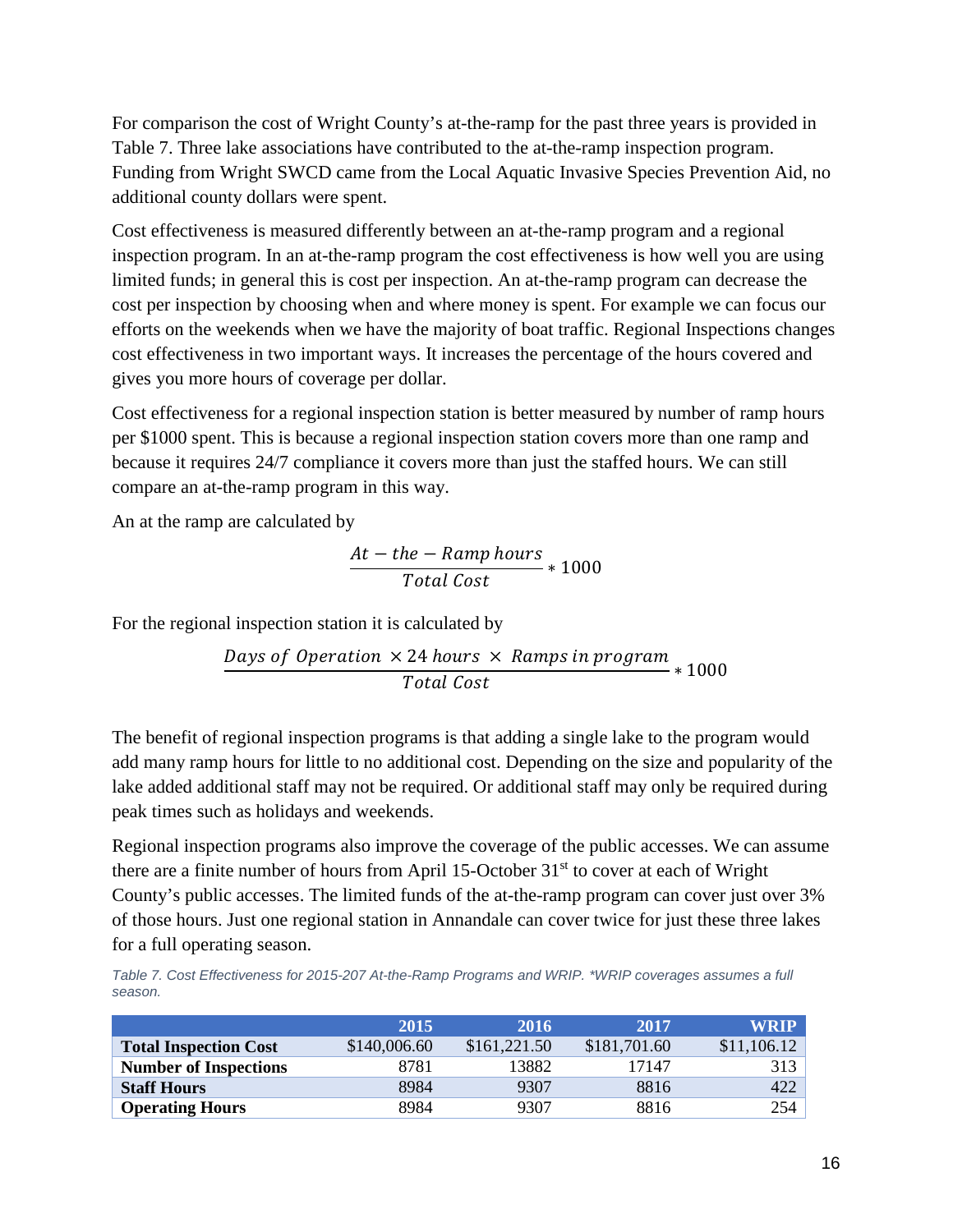| <b>Ramps Covered</b>                   | 45      | 28      | 28      |           |
|----------------------------------------|---------|---------|---------|-----------|
| <b>Cost per Inspection</b>             | \$15.94 | \$11.61 | \$10.60 | \$35.48   |
| <b>Inspections per Staffed</b><br>Hour |         | 1.5     | 1.9     | 0.7       |
| <b>Ramp Hours per \$1000</b>           | 64      | 58      | 48      | 272       |
| <b>Percent Hours of Public</b>         | 3.3%    | 3.42%   | 3.24%   | $7.02\%*$ |
| <b>County Accesses Covered</b>         |         |         |         |           |

Cost of the Decontamination unit was considered based on the level 2 staff at the WRIP station (Table 8). This is basically the same as staff that was dedicated to the courtesy decontamination program. WRIP has the benefit of decontamination staff being able to also perform inspections which would help with traffic flow.

*Table 8. Decontamination cost effectiveness at WRIP*

|                                  | 2015 | 2016        | 2017        | WRIP       |
|----------------------------------|------|-------------|-------------|------------|
| <b>Decontamination Cost</b>      | N/A  | \$33,266.37 | \$27,692.35 | \$7,634.81 |
| Number of                        | N/A  | 190         | 340         |            |
| <b>Decontaminations</b>          |      |             |             |            |
| <b>Staff Hours</b>               | N/A  | 1,957       | 1,457       | 254        |
| <b>Cost Per Decontamination</b>  | N/A  | \$175.09    | \$81.45     | \$954.35   |
| <b>Decontaminations per Hour</b> | N/A  | (0.1)       | 0.23        | 0.03       |

### <span id="page-16-0"></span>Administrative Costs

It is worth noting the cost to Wright SWCD to administer WRIP. The hours spent (Table 9) may be due to the ramp up of starting the program such as writing the program proposal. However, some of this time may have been otherwise spent administering the program anyway.

*Table 9. Cost to Wright SWCD for WRIP in 2017*

| <b>Hours</b> | Cost     |
|--------------|----------|
| 284          | \$15,620 |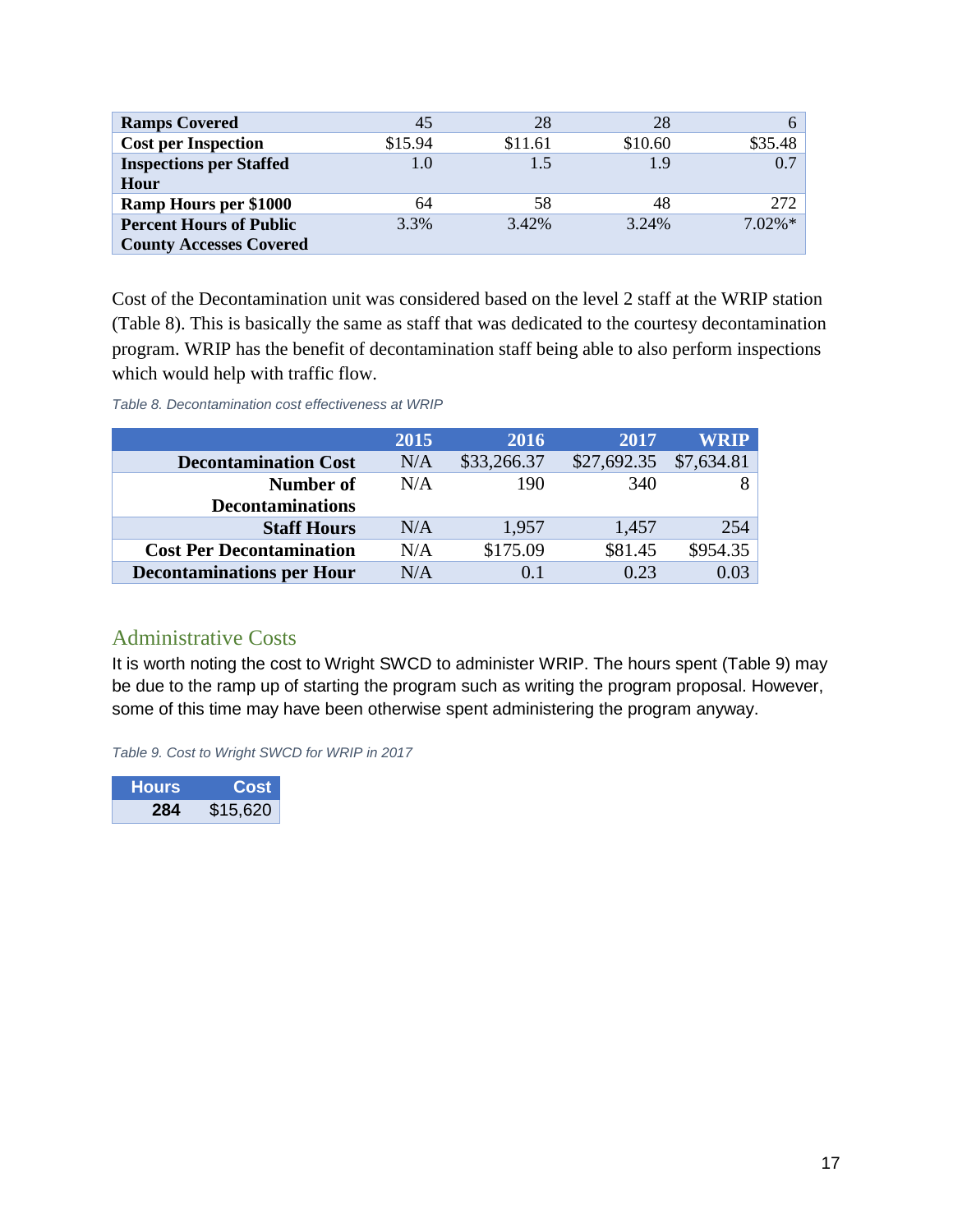## <span id="page-17-0"></span>Appendix A

This includes a list of the optional comments provided in the user survey.

### **While you were at the regional site, did you observe ways that the inspection and cleaning of boats could be done more efficiently? Please tell us your comments or suggestions.**

(eight responses)

- First and foremost your signs are a joke. Missed it once had to turn around that was fun. I've seen better yard sale signs. Hard to turn around in don't enjoy my tires getting cut up on crushed rock. Looks like a nice mud hole come rain.
- You need a exit inspection on these contaminated lakes, or it is a waste of time
- Lake sylvia has the parking lot across from the landing. the inspection should be done there. The inspection site in annandale is a solid 30-40 minutes of driving, is a dirt field (aka: muddy), and with the water coming from a trailer on a truck, very easy to be portable. Ironic that the one inspector at the Annandale site is the same inspector who was prior at the lake. Maybe this is just another attempt for residents on the lake to close it to outside boat traffic? How it seems at times, after all, there is only 1 public landing on a lake this large, seems ironic. Lastly, a \$1000 fine? Seems very steep, considering driving your own car with no tabs, and no license, results in a lesser fine. Just a thought to consider. I"m all for clean lakes, my boat is spotless in and out, but this new approach may keep me from using this lake which I have been for 30 years. It's way too inefficient. But maybe that's what the lake association wants? a thought to ponder. On a positive note, it was entertaining to see a few 'lake residents' trying to pull boats out for seasons end throwing a fuss about the inspector insisting their trailers got inspected. It's the people on the lake and the lake association that made the rule, ironic a few of those same people thought it didn't apply to them after acknowledging they knew the rule. Thank you
- Need to inspect both sides of the trailer. Inspector did not even really look at the trailer! There were two inspectors at the station and one roaming the lakes. Three inspectors could cover the landings (three lakes) and inspect in both directions.
- No
- BOATS SHOULD BE REQUIRED TO BE DECONTAMINATED WHEN LEAVING INFESTED WATERS. DOES NOT MAKE SENSE TO DECONTAMINATE A BOAT THAT IS USING ONLY ONE LAKE!
- g0 back to inspecting at the boat landing it is more efficent
- Use lighted mirrors on poles to look under pontoons. Possibly cameras to inspect sea leg openings.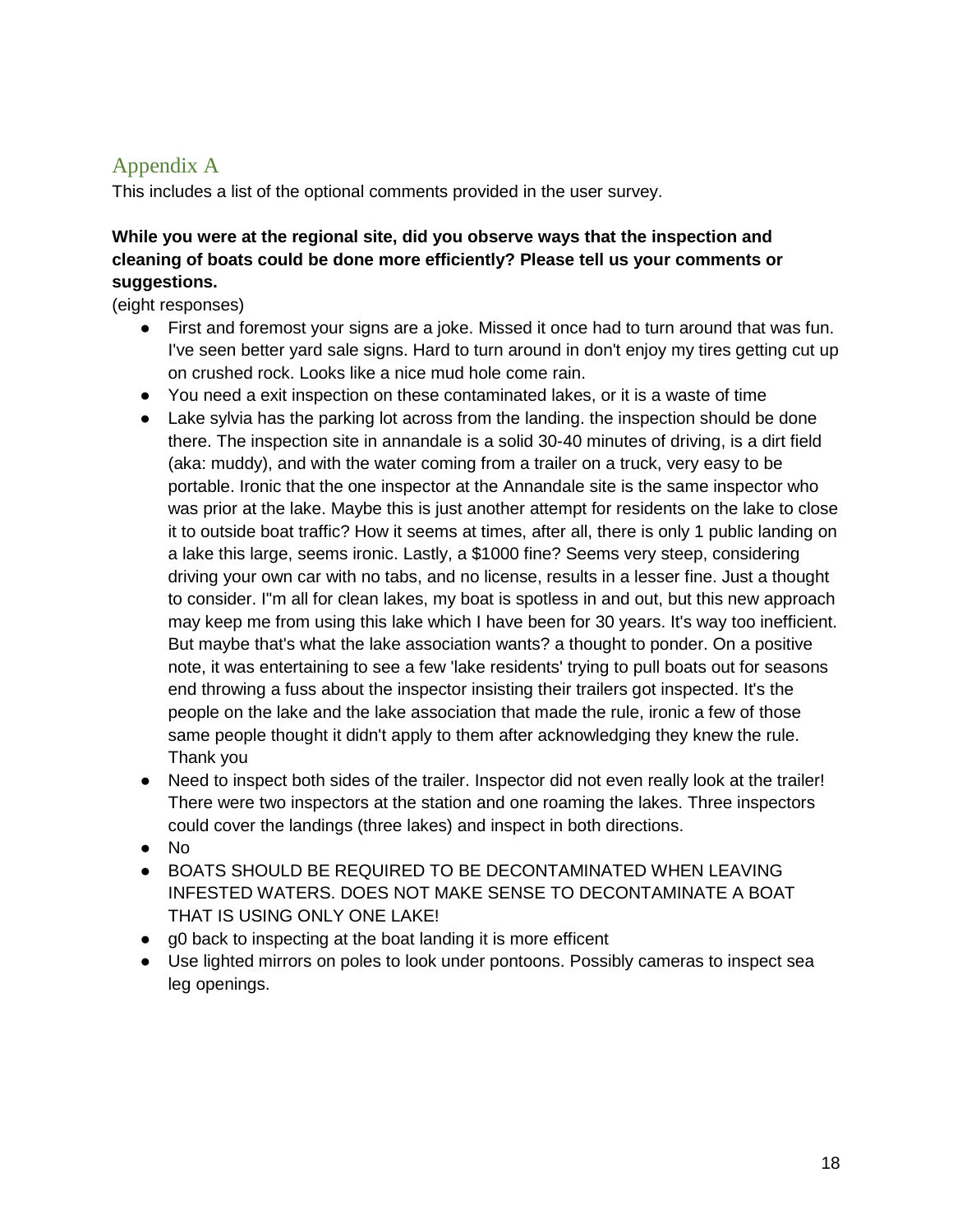#### **Please leave other comments or suggestions you have. Thank you!**

(nine responses)

- Just another way of the residents saying they want us off our lakes. This will probably be the last time I go to Sylvia. To much time to get inspected. DNR did a much better job at the landings. I went 30 times this summer to Sylvia I will take my cash else where. Only 2 people working what happens on opener that should be fun. The workers where very friendly I will say that but I probably won't be back I can go to other communities that will welcome my cash. By the way when I left I checked my boat took the plug out nobody to double check me to make sure I was OK, guess I'll just go to the next lake after being on an infested lake. It took about 40 minutes out of my time to get checked driving there and waiting. Bottom line let the DNR inspectors do there job way better.
- This program is a sham. It is a naked power-grab by wealthy lake-home property owners, using their collective resources to coerce public officials to cynically use the threat of AIS to get what these property owners have always wanted - more exclusive use of "their" lakes, and less public traffic. These lakes are already infested. If this effort was genuine in the least, resources would be used to wash boats AFTER they leave these lakes in order to prevent infestation of other lakes. The way the County Board dismissed these concerns out of hand at public meetings betrays the truth of the agenda. If this abuse moves forward in 2018, I and several other extremely interested and invested sportsmen intend to organize a boycott of Annandale and Southaven retail businesses, and make them aware that the actions of Wright County elected officials and local lake property owners are going to negatively financially impact their businesses. Perhaps the specter of thousands and thousands of dollars abandoning the economies of these two towns will help bring the resistance to this into focus for the Wright County Board. We understand that invasive species are a problem, and responsible sportsmen and recreational boaters have interest in keeping them at bay in whatever way we can, so long as our RIGHT to use PUBLIC waterways is not made oppressively difficult simply to satisfy the egos and entitled attitudes of Lake Association members. We respectfully but forcefully demand that you reconsider this cynical program and scrap it.
- This inspection program is going to do nothing but privatize 3 lake in the annandale area. If I can go into a infested lake like John, then leave for Clearwater without being inspected at the exit point, I don't see how that will help prevent the spread of AIS. Seems ass backwards to me, more wasted money. Not to mention timed gasoline, this is not sustainable.
- Let the marine dealers inspect trailers and boats rather then renting a trailer and having to drive through town for someone else to look at. What is going to happen next spring when there is hundreds of boat going through town to be inspected. Seems like the location was poorly picked.
- I am writing in regard to my experience with the Wright Regional Inspection and Decontamination Program. My boat was inspected Sunday morning, October 22nd. When I told the inspectors that I would be fishing at Lake Sylvia, they minimally inspected at my boat. I assume this was the case because Sylvia is already infested with the worst aquatic invasives – Zebra Mussels and Starry Stonewort. What really concerns